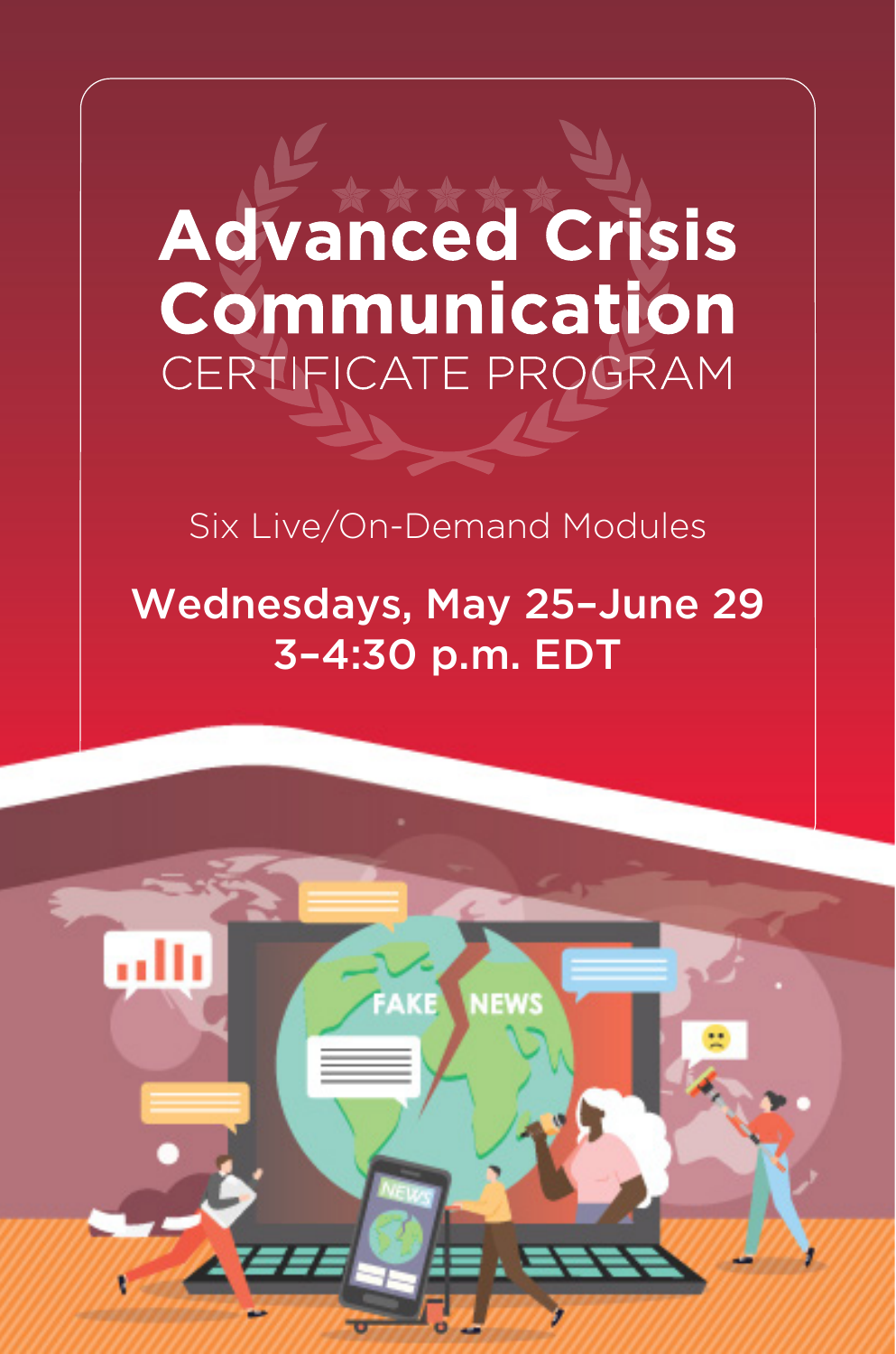# **PROGRAM INFORMATION**



# **PROGRAM INFORMATION**



Effective crisis communication can help organizations maintain trust, inspire confidence and build competitive advantage.

And the pandemic, the great resignation and political polarization have made the need for effective crisis communication even greater. Increasingly, public relations professionals are being seen as more than communicators, but as business problem solvers who can help their clients navigate the challenges of maintaining the trust of stakeholders.

PRSA builds upon the foundation of our prior live Crisis Communication Certificate programs (offered in 2017 and 2019), and this year we are thrilled to launch a brand-new certificate program in Advanced Crisis Communication. This program is best suited for professionals who have taken a past Crisis Communication Certificate Program or who already have more than eight years of understanding crisis communication best practices.

The Advanced Crisis Communication Certificate Program will be led by an internationally recognized expert in crisis management and communication, Helio Fred Garcia, and will feature guest speakers who can provide in-depth and real-world examples of crisis best and worst practices. This professional development offering is designed as a live, online program of six modules and will launch on May 25, 2022, and run through June 29, 2022, airing each consecutive Wednesday from 3–4:30 p.m. ET. All modules will be recorded so that participants can (re)listen or review them after the live date in preparation for the final exam. Additionally, participants will be given access to PRSA's Online Advanced Crisis Communication Community, an exclusive online forum offering private access and interactive dialogue with other members taking the course.

The certificate program involves a combination of presenters, curated by Helio Fred Garcia. Each week he will be joined by one or more experts in various aspects of the week's topic who will present case studies of how they applied the concepts. After successfully completing and passing the 18-question, multiple-choice test at the end of the certificate program, registrants will be awarded a certificate of completion.



#### THIS CERTIFICATE PROGRAM IS DESIGNED FOR:

- Senior-level PR and communication professionals.
- Professionals who are responsible for corporate reputation.
- Professionals responsible for managing a corporate communications team.
- Leaders charged with advising leaders, lawyers and other executives.
- Professionals responsible for managing digital communications.
- Risk management professionals.
- Communication leaders with eight or more years of experience.

#### BY THE END OF THIS CERTIFICATE PROGRAM, PARTICIPANTS WILL BE ABLE TO:

- Understand the most effective mindset for quiding organizations through crisis.
- Determine how to get buy-in from non-communicators, including CEOs and other business leaders.
- Explain the power of decision criteria in managing and mitigating risks.
- Define how to work collaboratively with lawyers and how to manage the sometimes-conflicting priorities of lawyers and communicators.
- Understand the dynamics and effective ways to counter crises in which your organization is targeted by adversaries, critics, and others.
- Evaluate the particular dynamics and challenges of mass casualty events.

**Required prerequisite:** All registrants of this certificate program will be asked to (re)watch the on-demand module, "Principles of Effective Crisis Response," prior to the certificate program's start date. This ondemand module will be made available to each participant within the program's online community after their registration.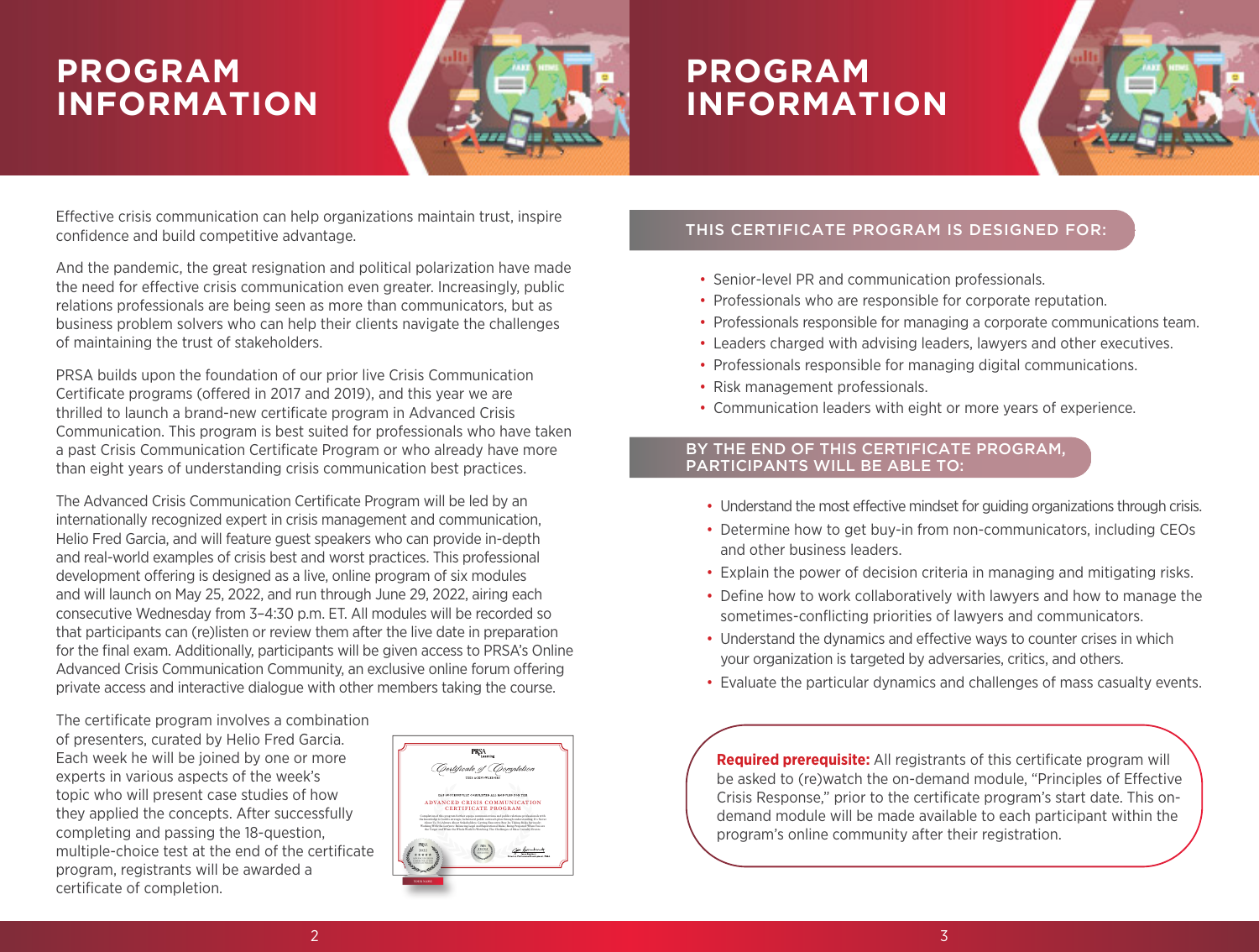### **SPEAKER**



### **SCHEDULE**

**Helio Fred Garcia** Executive Director Logos Institute for Crisis Management and Executive Leadership

*"Crises do not necessarily cause trust or reputation to fall; a well-handled crisis can actually improve trust and reputation. It isn't the severity of the crisis that determines the outcome, but the timeliness and quality of the response. And we have more control over the outcome than we may initially believe. This certificate program helps demystify what it takes to respond effectively in any crisis."* 

For 40 years, Helio Fred Garcia has helped leaders build trust, inspire loyalty and lead effectively. He is in his 34th year on the New York University faculty where he has been named Executive MBA Great Professor. He teaches crisis management in the Executive MBA and M.S. in Risk Management programs, and in the M.S. in Public Relations and Corporate Communication program. He is also on the graduate faculty of Columbia University's Fu Foundation School of Engineering and Applied Sciences where he teaches ethics, leadership and crisis management. He has written five books on crisis, leadership and communication. He received the PRSA-NY Philip Dorf Award for Mentoring and John W. Hill Award for lifetime achievement.

|   | <b>MODULE TITLE</b>                                                                   | <b>DATE &amp; TIME</b>                |
|---|---------------------------------------------------------------------------------------|---------------------------------------|
| 1 | It's Never About Us;<br>It's Always About Stakeholders                                | Wednesday, May 25<br>3-4:30 p.m. EDT  |
| 2 | Getting Executive Buy-In                                                              | Wednesday, June 1<br>3-4:30 p.m. EDT  |
| 3 | <b>Taking Risks Seriously</b>                                                         | Wednesday, June 8<br>3-4:30 p.m. EDT  |
| 4 | Working With the Lawyers:<br>Balancing Legal and<br><b>Reputational Risks</b>         | Wednesday, June 15<br>3-4:30 p.m. EDT |
| 5 | Being Prepared:<br>When You are the Target                                            | Wednesday, June 22<br>3-4:30 p.m. EDT |
| 6 | When the Whole World Is<br>Watching: The Challenges of<br><b>Mass Casualty Events</b> | Wednesday, June 29<br>3-4:30 p.m. EDT |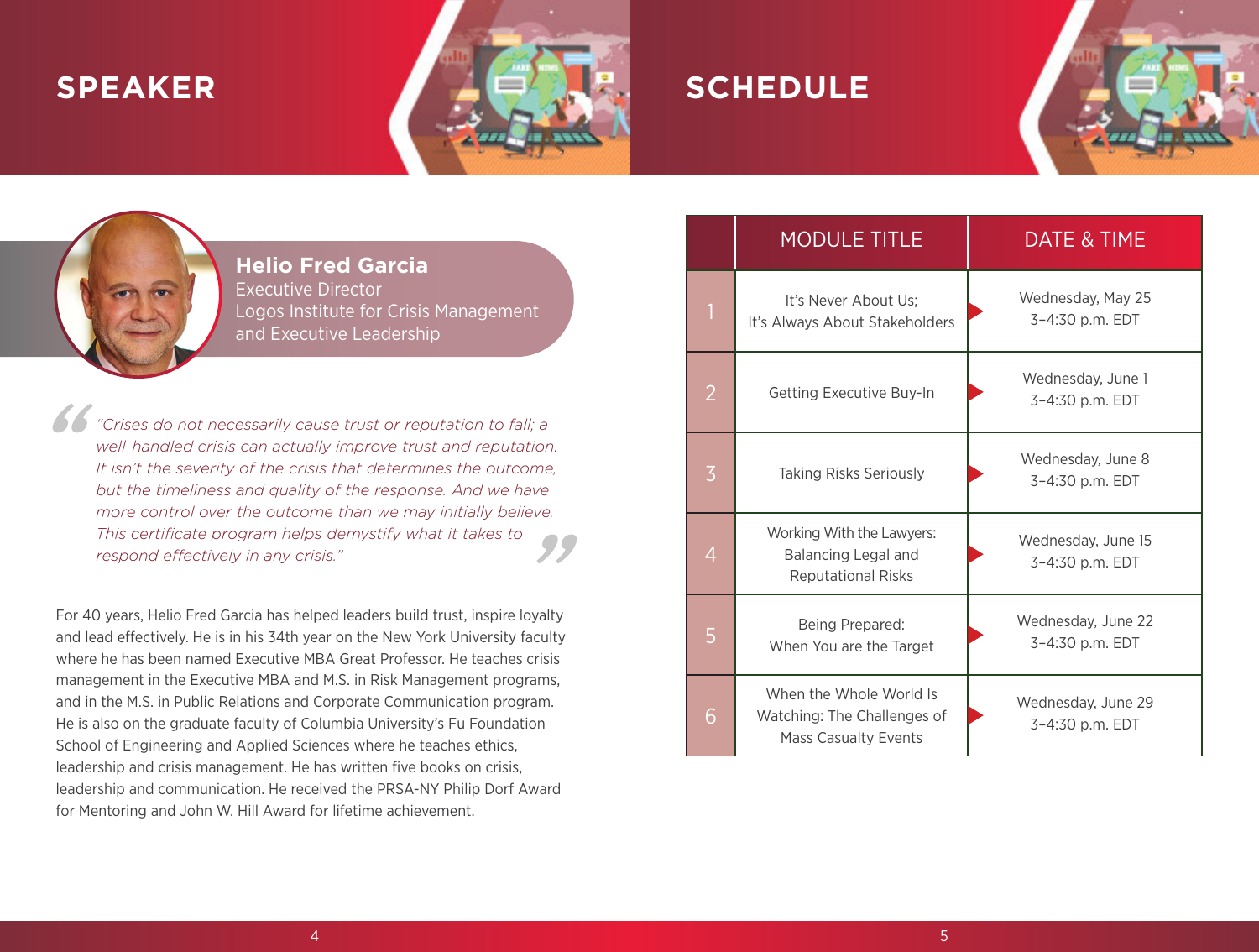# **LIVE/ON-DEMAND MODULES**



### **LIVE/ON-DEMAND MODULES**



#### **MODULE 1:** It's Never About Us; It's Always About Stakeholders

Wednesday, May 25, 3–4:30 p.m. EDT

In this module we cover the mindset of leadership necessary to navigate crises effectively. One of the common elements of failed crisis response is leaders who make decisions based on personal preference — and fear, shame, anger or denial. Using the proper mindset leads to better outcomes. And that mindset is all about the affected stakeholders. Often those stakeholders feel victimized. We cover the predictable needs of victims, and how to prevent or resolve their feeling of victimhood.

By the end of this module, participants will be able to:

- Explain the power of patterns and pattern recognition.
- Discern why decisions based on personal preference make crises worse.
- Understand the needs of victims.

#### **MODULE 2:** Getting Executive Buy-In

Wednesday, June 1, 3–4:30 p.m. EDT

In this module we cover why executives are so often reluctant to follow their PR advisers' counsel, and default instead to lawyers' advice or their own personal preference. Here we cover the causes of PR advisers' marginalization and cover five strategies to break out of that marginalization.

By the end of this module, participants will be able to:

- Discover why so many executives fail to follow their PR people's advice.
- Determine strategies to become a trusted adviser.
- Define the true strategic contribution of PR people in a crisis.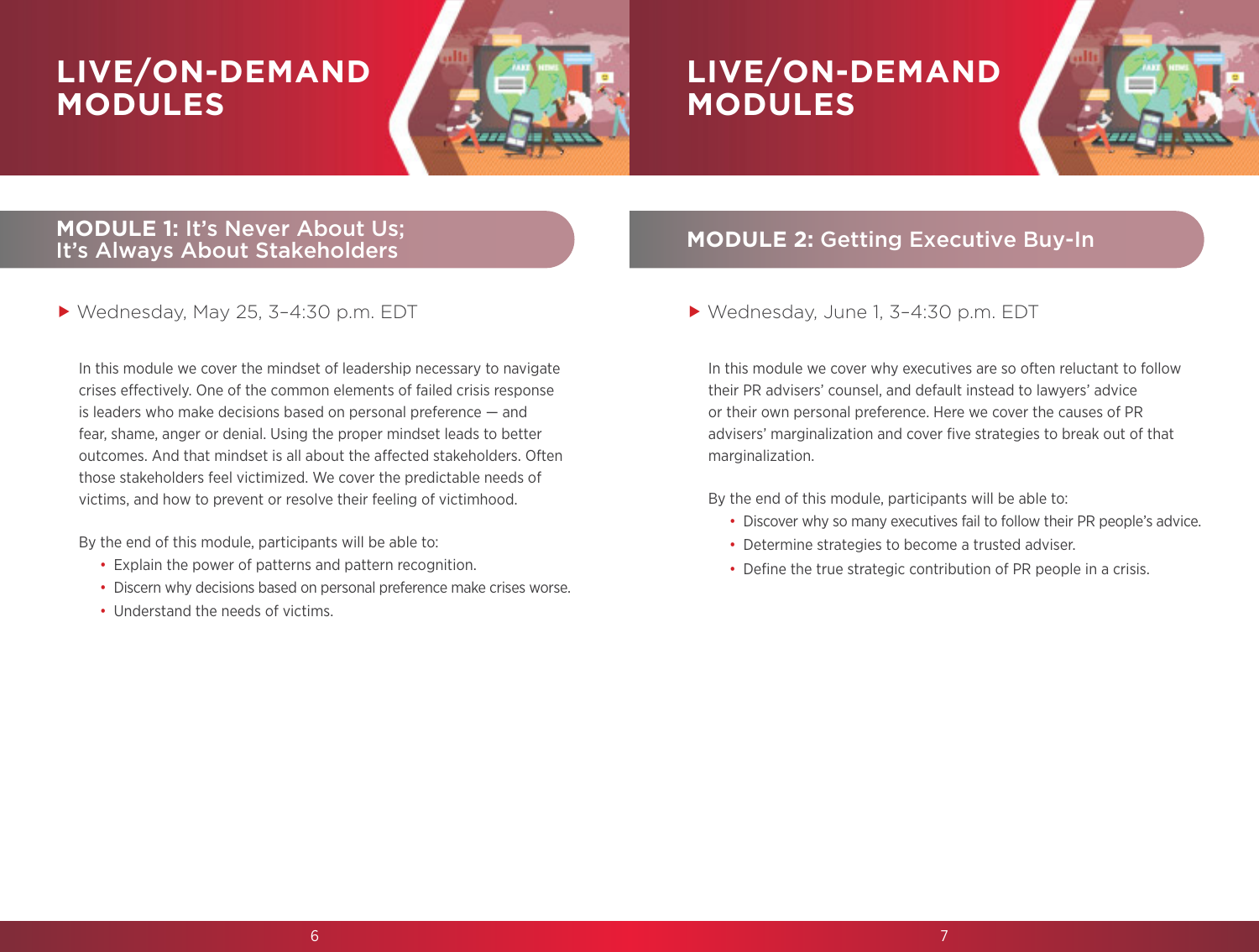# **LIVE/ON-DEMAND MODULES**



### **LIVE/ON-DEMAND MODULES**



#### **MODULE 3:** Taking Risks Seriously

Wednesday, June 8, 3–4:30 p.m. EDT

In this module we cover ways to understand risk in a crisis. Leaders understand crises in terms of risk to the enterprise: to financial condition, operations, stock price and other measures of competitive position. PR people need to be conversant in the language of risk, risk management and risk mitigation. Taking risks seriously requires understanding the tradeoffs among different possible courses of action and prioritizing which risks take precedence over others.

By the end of this module, participants will be able to:

- List the reasons why leaders focus on risks.
- Determine how to map and prioritize risks.
- Explain the disproportionality of risk over time.

#### **MODULE 4:** Working With the Lawyers: Balancing Legal and Reputational Risks

Wednesday, June 15, 3–4:30 p.m. EDT

In this module we will cover how to navigate the natural tension between communication counsel and lawyers. It will focus on strategies for communicating in ways that promote open communication while protecting clients and employers from legal liability.

By the end of this module, participants will be able to:

- Determine what is the lawyers' perspective.
- List areas of common ground to be found.
- Analyze how to work well with lawyers.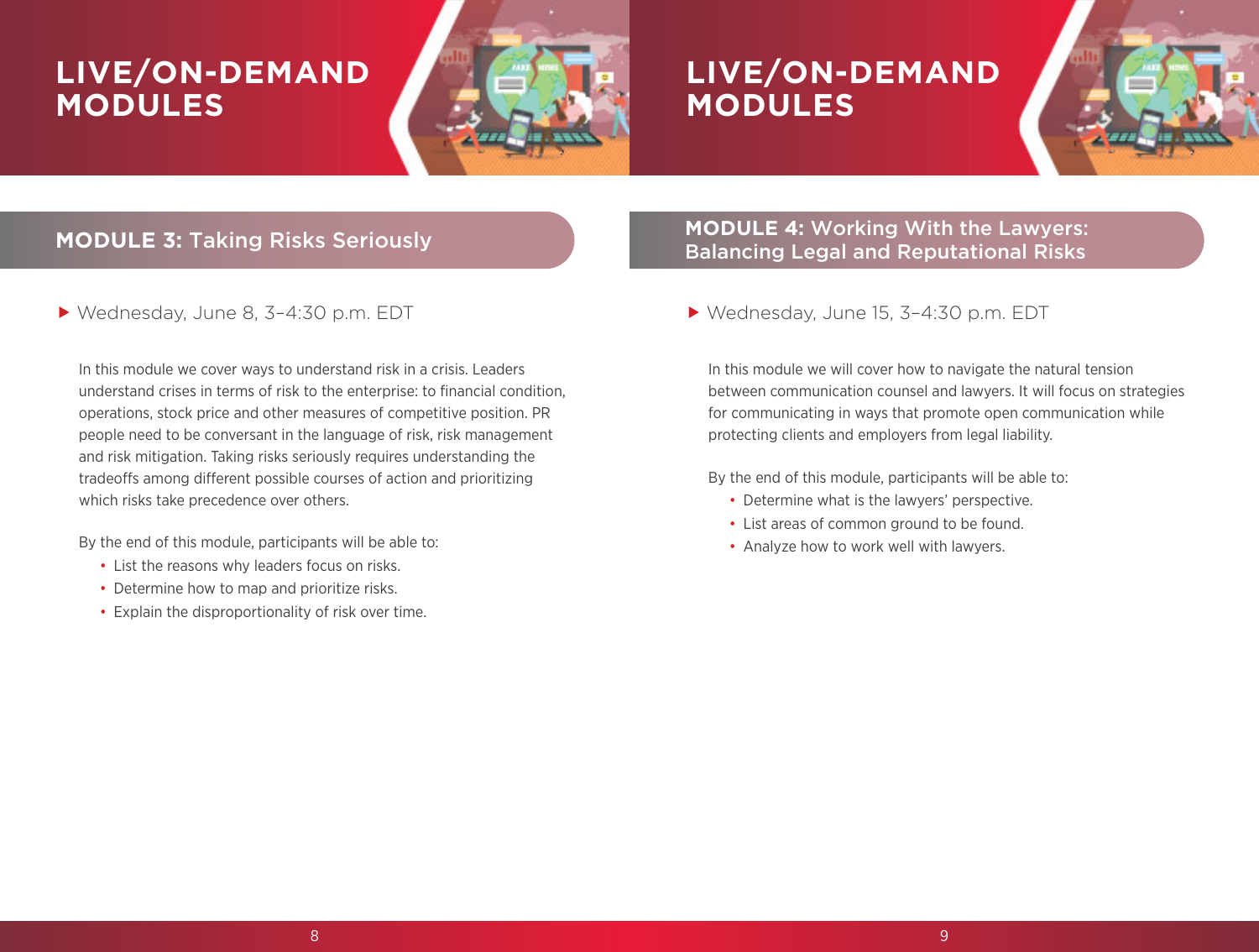# **LIVE/ON-DEMAND MODULES**



### **LIVE/ON-DEMAND MODULES**



#### **MODULE 5:** Being Prepared: When You are the Target

Wednesday, June 22, 3–4:30 p.m. EDT

Crises rarely "just happen." Some organizations find themselves in a serious crisis situation not by unlucky coincidence, but because the crisis is being orchestrated by an adversary or competitor. This module will cover the structure and architecture of corporate (or "comprehensive") campaigns, proxy fights, boycotts, political entanglements, and social media attacks. It will explore ways to anticipate when such attacks are likely, and how to prepare to mitigate the effects of such attacks.

By the end of this module, participants will be able to:

- Anticipate the kinds of orchestrated attacks their organizations may be subject to.
- Understand the motives, mindset, and strategies behind those who launch such attacks.
- Understand the most effective ways to prepare for and communicate in such crises.

#### **MODULE 6:** When the Whole World Is Watching: The Challenges of Mass Casualty Events

#### Wednesday, June 29, 3–4:30 p.m. EDT

In this module we cover the particular challenges of mass casualty events — terrorist attacks, mass shootings, tornadoes, floods, etc. — when the nation's or the world's news media descend upon an organization. We will cover ways to prepare, the challenges of continuous media interest and media intrusions, and ways to harness resources effectively.

By the end of this module, participants will be able to:

- Analyze the challenges of sudden, fatal events.
- Determine the steps needed to prepare mentally and operationally.
- Manage the media feeding frenzy.